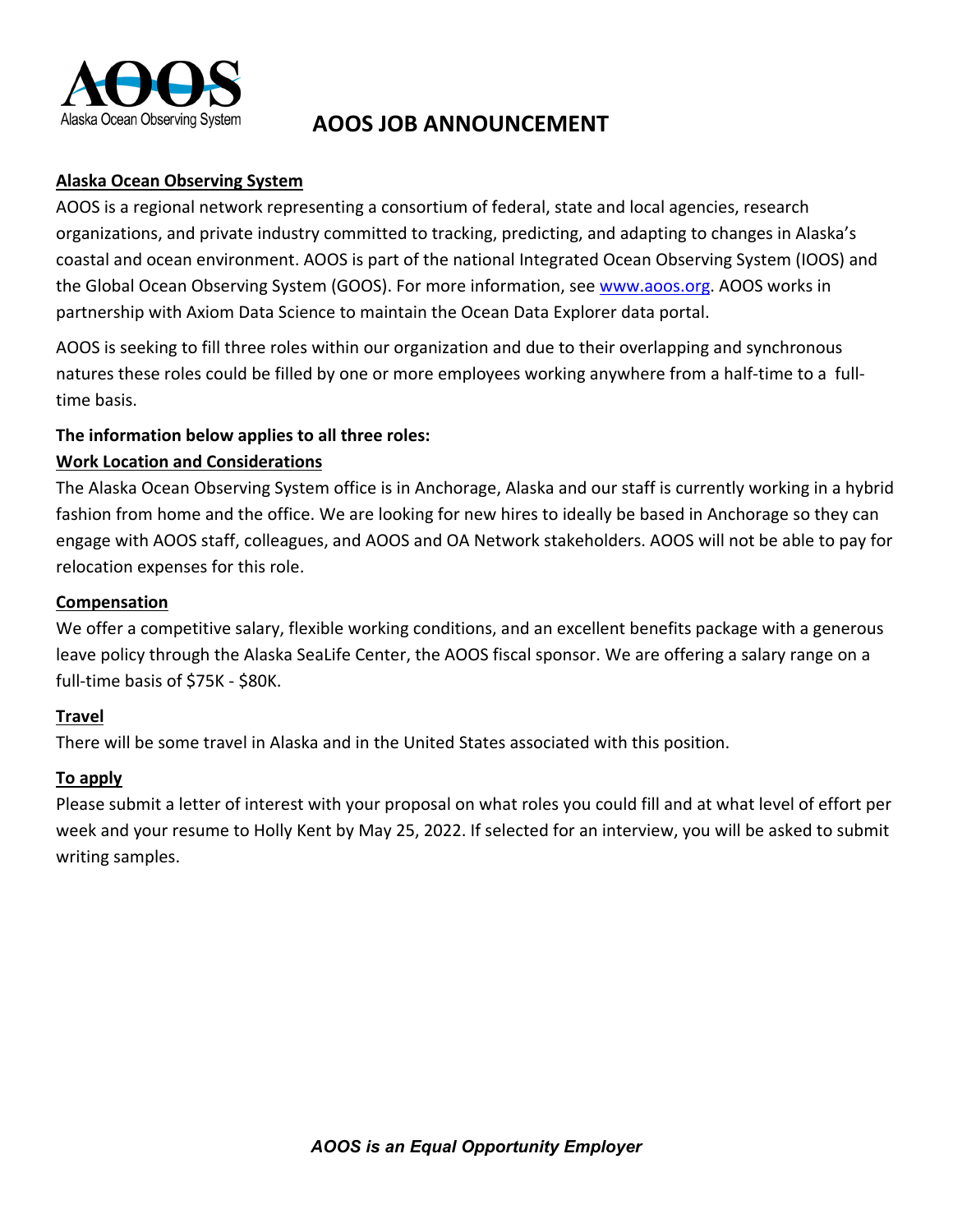# **OCEAN ACIDIFICATION NETWORK COORDINATOR ROLE**

This role is based in Alaska and works with the AOOS Executive Director and staff, the AOOS board and committees, the Alaska Ocean Acidification Network, partners, and stakeholders to advance the Alaska Ocean Acidification Network through science collaboration, outreach and engagement.

#### **Responsibilities**

- Working with scientists to improve research coordination on ocean acidification (OA) in Alaska (identifying gaps, highlighting priorities, communicating across disciplines)
- Engaging with stakeholders to identify OA information needs around the state and develop strategies within the network to best meet those needs.
- Forming and facilitating connections between OA researchers and Alaska stakeholders
- Facilitating meetings, working groups and workshops that include researchers, fishermen, Tribes, shellfish growers, educators, and others (separately or together)
- Expanding engagement with rural and Tribal communities
- Presenting at public forums, including to local communities, interested stakeholder groups, and at national meetings and conferences
- Distilling new ocean acidification findings into understandable terms and developing outreach materials for a variety of audiences
- Maintaining and expanding OA Network communication pathways (network website, social media, monthly electronic newsletter, etc.)
- Engaging with the ocean acidification community beyond Alaska (NOAA's Ocean Acidification program, other ocean acidification networks and researchers, the Global Ocean Acidification Network, etc).

# **Desired experience and skills**

- Bachelor's degree in science or environmental field plus Master's degree or minimum 5 years relevant experience
- Demonstrated ability to think strategically and develop a vision for collaborative partnerships
- Demonstrated ability to work across disciplines.
- Experience working across culturally diverse groups, and knowledge of Alaska indigenous groups and Tribal governance structure
- Excellent written and oral communication and presentation skills, including ease in communicating complex concepts in a clear, effective manner for a general audience.
- Experience with project management
- Strong interpersonal skills, including the ability to facilitate groups with diverse opinions.
- Ability to thrive in and contribute to a positive team environment
- Experience with creative problem solving
- Recognized ability to approach projects strategically, prioritize time, and meet multiple deadlines by maintaining a high level of organization.
- Passion for Alaska's oceans and people!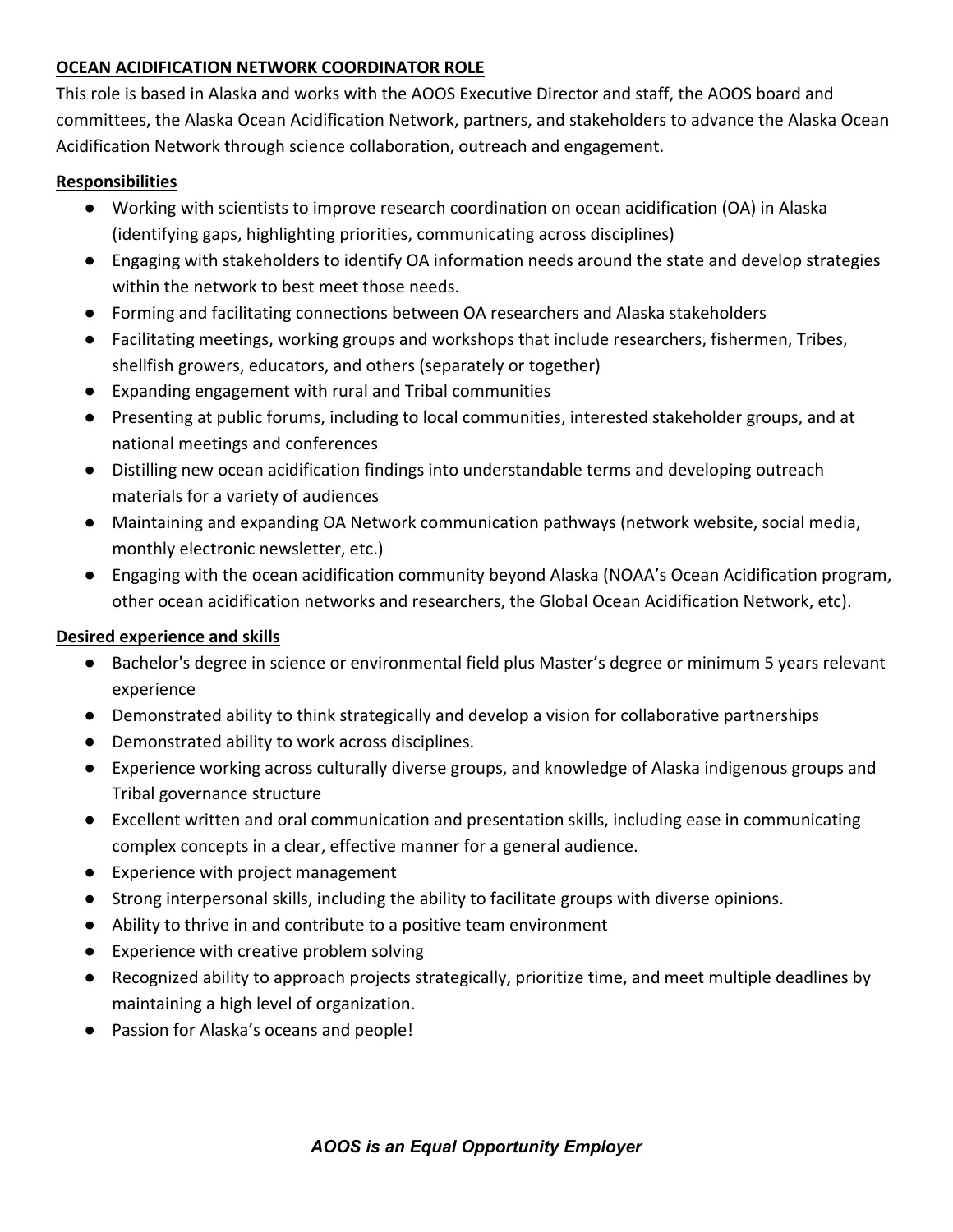# **OUTREACH COORDINATOR ROLE**

This role is based in Anchorage and works with the AOOS Executive Director and staff, the AOOS board and committees, the AOOS Data Management team (Axiom Data Science), partners, and stakeholders to develop and implement the AOOS vision and program with regard to outreach and communications.

#### **Responsibilities**

Responsibilities include:

- Translating marine science into understandable language for diverse audiences through outreach materials, presentations, and engagement
- Working with AOOS staff to update and implement the AOOS outreach plan
- Working with Axiom staff to expand outreach and usability of the AOOS data portal
- Giving public presentations and representing the AOOS program in public forums
- Maintaining the AOOS website, social media, impact report, newsletters, and other existing outlets while looking for new avenues for communication and engagement
- Supporting existing and new partnerships related to coastal hazards, navigation safety, climate change, and ecosystem impacts
- Assisting with other aspects of the AOOS program

#### **Desired experience and skills**

- Bachelor's degree in science or environmental field. Minimum 5 years relevant experience, or Master's degree.
- Excellent written and oral communication and presentation skills, including ease in communicating complex concepts in a clear, effective manner for a general audience.
- Proficiency in Microsoft Office and the Google environment. High level competency in various communications platforms (Mailchimp, Survey Monkey, etc.).
- Strong interpersonal skills, including the ability to facilitate groups with diverse opinions.
- Ability to thrive in and contribute to a positive team environment
- Experience working across culturally diverse groups, and knowledge of Alaska indigenous groups and Tribal governance structure
- Experience with creative problem solving
- Recognized ability to meet multiple deadlines by maintaining a high level of organization.
- Experience with social media
- Graphic design skills appreciated by not necessary
- Passion for Alaska's oceans and people!